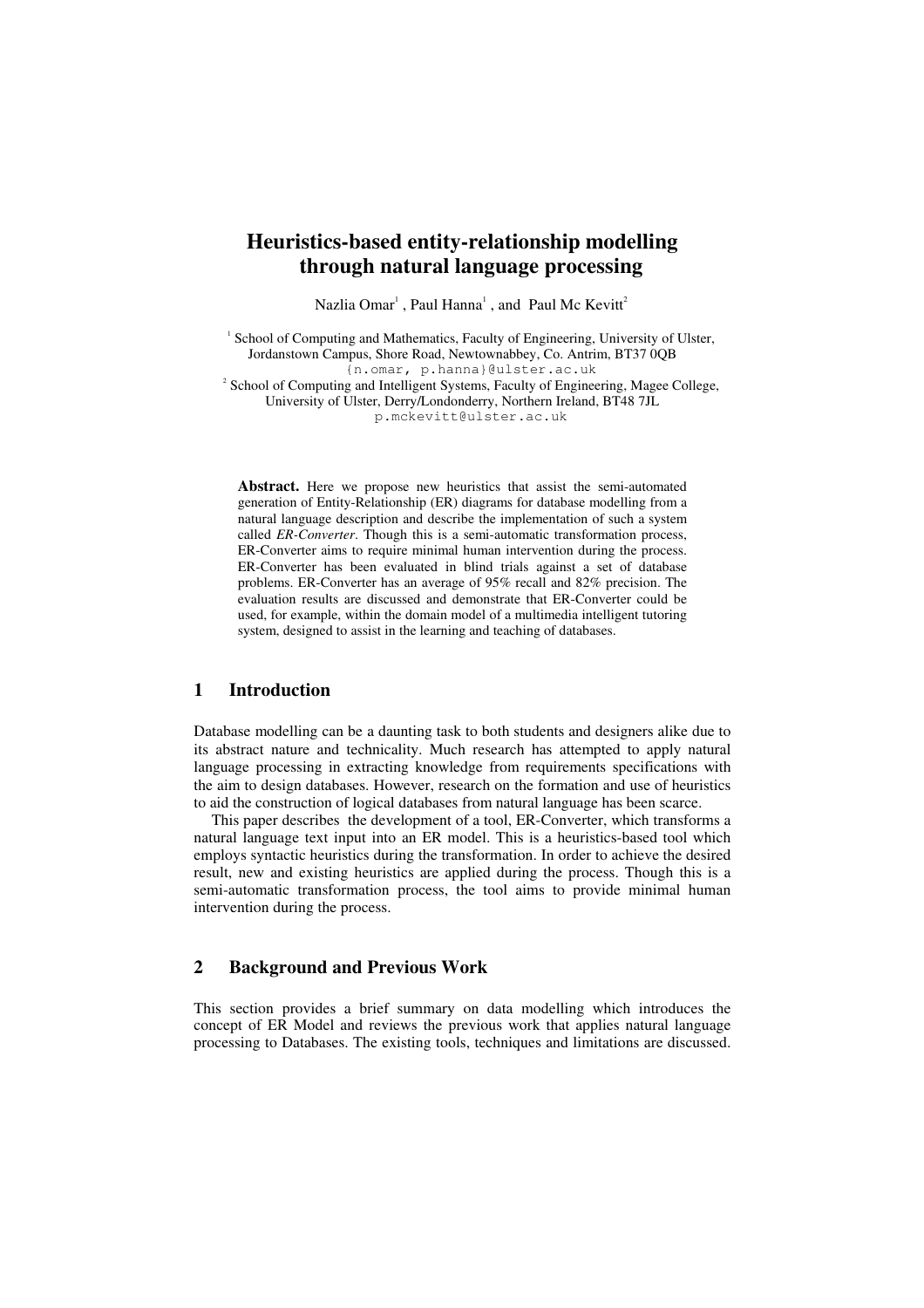Some of the work like DMG[10] provides a basis for the development of new heuristics applied in ER-Converter.

## **2.1 Overview of Data Modelling**

The first step in designing a database application is to understand what information the database must store. This step is known as requirements analysis. The information gathered in this step is used to develop a high-level description of the data to be stored in the database. This step is referred to as conceptual design, and it is often carried out using the ER model. ER models are built around the basic concepts of *entities*, *attributes, relationships* and *cardinality.* An *entity* is an object that exists in the real world and is distinguishable from other objects. These are typically derived from nouns. Examples of entities include the following: a "student", an "employee" and a "book". A collection of similar entities is called an *entity set*. An entity is described using a set of *attributes*. The attributes of an entity reflect the level of detail at which we wish to represent information about entities. Attributes may be derived from adjectives and adverbs. For example, the "Student" entity set may have "ID\_number", "Name", "Address", "Course" and "Year" as its attributes. A *relationship* is an association among two or more entities. Relationships can be typically derived from verbs. For example, we may have a relationship from this sentence: A student may "take" many courses. "take" implies a relationship between the entity "student" and "course". *Cardinality* represents the key constraint in a relationship. In the previous example, the cardinality is said to be many-to-many, to indicate that a student can take many courses and a course can be taken by many students. In an ER diagram, an entity is normally represented by a rectangle. An ellipse usually represents an attribute meanwhile a diamond shape shows a relationship. Cardinality is represented by 1 for the one-sided and M for the many-sided.

### **2.2 Applying Natural Language Processing (NLP) to Databases**

Much work [2,5,6,10] has attempted to apply natural language in extracting knowledge from requirements specifications or dialogue sessions with designers with the aim to design databases. Dialogue tool [2] is a knowledge-based tool applied to the German language for producing a skeleton diagram of an Enhanced Entity-Relationship (EER) model. This tool is part of a larger database design system known as RADD (Rapid Application and Database Development) which consists of other components that form a complex tool. In order to obtain knowledge from the designer, a moderated dialogue is established during the design process. The transformation of the structure of natural language sentences into EER model structures is a process which is based on heuristic assumptions and pragmatic interpretation. The aim of the pragmatic interpretation is the mapping of the natural language input onto EER model structures using the results of the syntactic and semantic analyses. One major limitation in this system is that the accuracy of the EER model produced depends on the size and complexity of the grammar used and the scope of lexicon.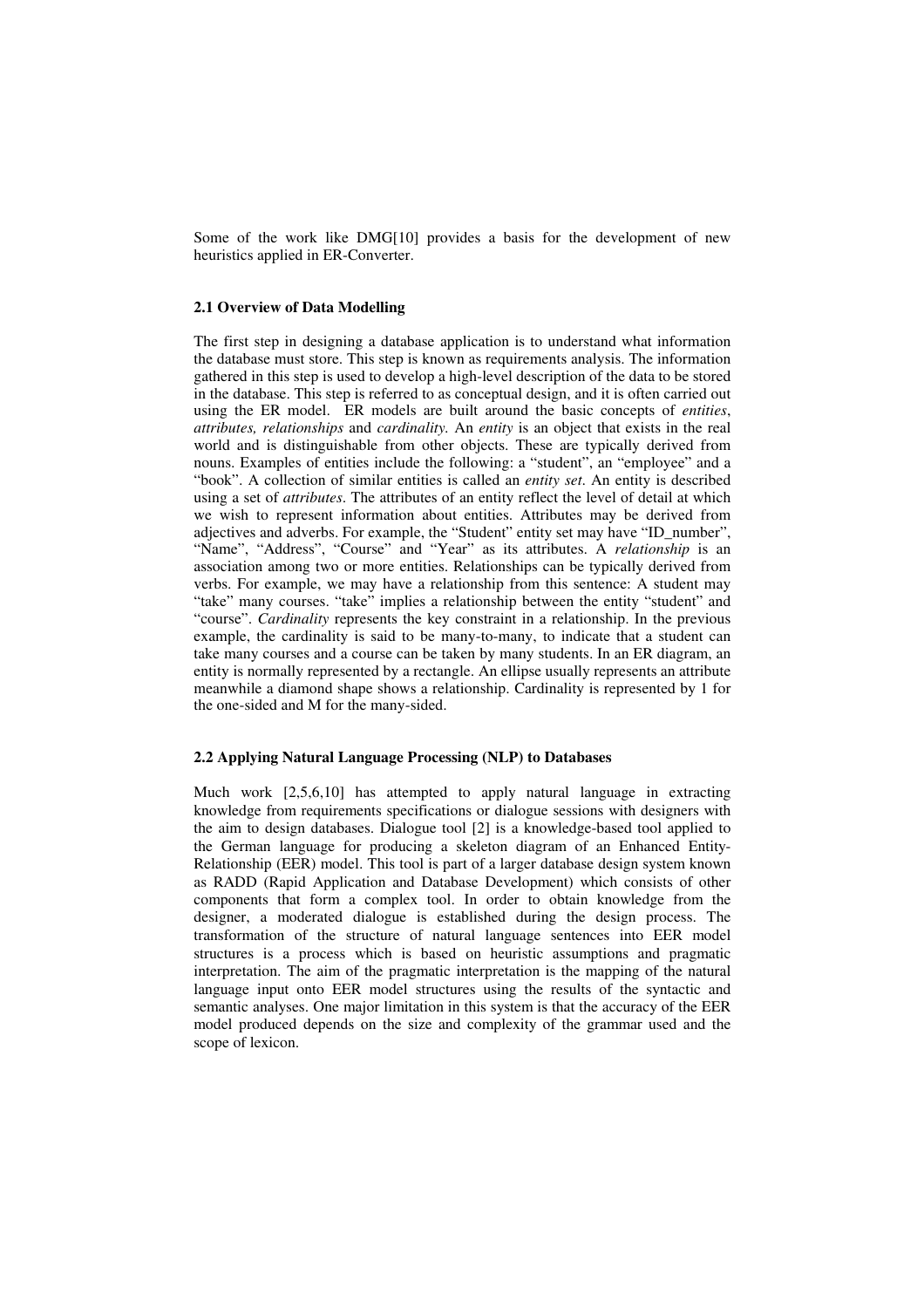ANNAPURNA [5] is project aimed to provide a computerized environment for semi-automatic database design from knowledge acquisition up to generating an optimal database schema for a given database management system. ANNAPURNA concentrated on the phases concerned with acquiring the terminological rules. The first step in acquisition of the terminological knowledge involves extracting the knowledge from queries and rules that have the form of natural language expressions. The knowledge obtained would then be put into the form of S-diagrams. An Sdiagram is a graphical data model which can be used to specify *classes* (for example room and door), subclass connections between classes (for example rooms and doors are physical objects) and attributes. The limitation of the above work is that the use of S-diagrams performs best when the complexity is small.

DMG [10] is a rule based design tool which maintains rules and heuristics in several knowledge bases. A parsing algorithm which accesses information of a grammar and a lexicon is designed to meet the requirements of the tool. During the parsing phase, the sentence is parsed by retrieving necessary information from the grammar, represented by syntactic rules and the lexicon. The parsing results are processed further on by rules and heuristics which set up a relationship between linguistic and design knowledge. The DMG has to interact with the user if a word does not exist in the lexicon or the input of the mapping rules is ambiguous. The linguistic structures are then transformed by heuristics into EER concepts. Though DMG proposed a large number of heuristics to be used in the transformation from natural language to EER models, the tool has not yet been developed into a practical system.

E-R generator [6] is another rule-based system that generates E-R models from natural language specifications. The E-R generator consists of two kinds of rules: specific rules linked to semantics of some words in sentences, and generic rules that identify entities and relationships on the basis of the logical form of the sentence and on the basis of the entities and relationships under construction. The knowledge representation structures are constructed by a natural language understander (NLU) system which uses a semantic interpretation approach. There are situations in which the system needs assistance from the user in order to resolve ambiguities such as the attachment of attributes and resolving anaphoric references.

CM-Builder [8] is a natural language based CASE tool which aims at supporting the analysis stage of software development in an object-oriented framework. The tool uses natural language processing techniques to analyse software requirements documents and produces initial conceptual models represented in Unified Modelling Language. The system uses discourse interpretation and frequency analysis in producing the conceptual models. CM-Builder still has some limitation in the linguistic analysis. For example, attachment of postmodifiers such as prepositional phrases and relative clauses is limited. Other shortcomings include the state of the knowledge bases which are static and not easily updateable nor adaptive.

All the systems discussed here have user involvement during processing. Because of the incomplete presentation of knowledge, ambiguities and redundancies, full automation of the design process is fundamentally impossible [5]. As a consequence, the tools must be able to interact with the designer, including ER-Converter. A semiautomatic design process is far more economical than an entirely manual process [5].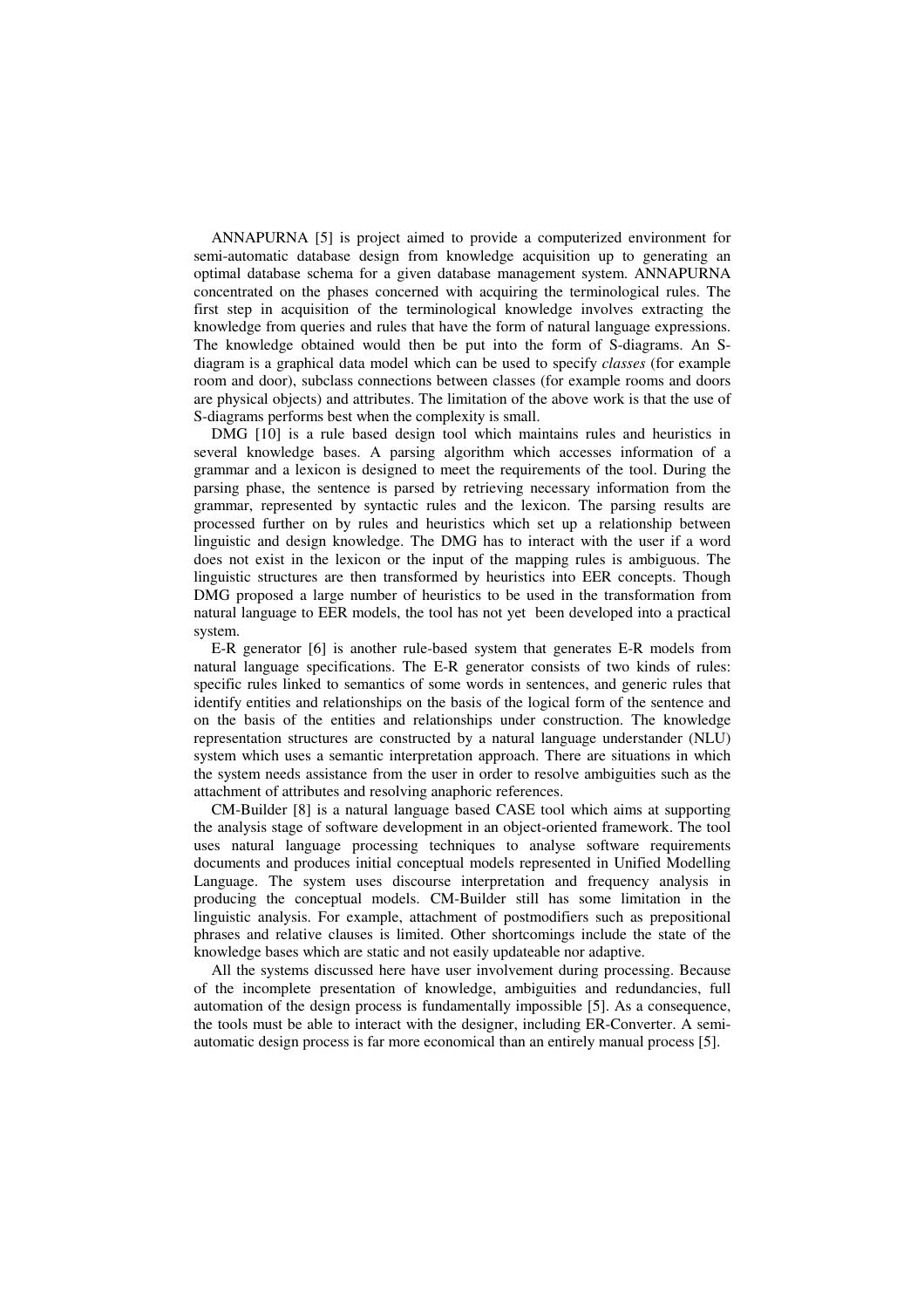## **3 Heuristics to identify ER elements**

*Heuristics* represent an indefinite assumption [10], often guided by common sense, to provide good but not necessarily optimal solutions to difficult problems, easily and quickly [11]. Research on the formation and use of heuristics to aid the construction of logical database structures from natural language has been scarce. The only existing work that proposes a large number of heuristics to be used in the transformation from natural language to ER models is DMG [10]. However the work has not been implemented. The authors of DMG proposed both syntactic and semantic heuristics to be applied in extracting knowledge from requirements specifications. Although E-R Generator [6] and RADD [2] utilized heuristics in their work, they do not detail a precise set of heuristics in their approach. Chen [3] suggested that the basic constructs of English sentences could be mapped into ER schemas in a natural way and presented a set of rules to put forward the ideas. Though the set are referred to as "rules", Chen mentioned that they are better viewed as "guidelines" as it is possible to find counter examples to them. Here we regard Chen's "rules" as heuristics as they are largely "rules-of-thumb" based on observations rather than theoretically derived. Only heuristics for language syntax are considered and proposed at this stage.

Here, a selection of the heuristics applied in the transformation from database specifications to the data modeling constructs is presented. These heuristics are gathered from past work [3,9,10] and some are newly formed. Some examples in terms of sentences are provided to illustrate the application of heuristics which are context dependent.

### **Heuristics to determine entities:**

- 1. Heuristic HE2: A common noun may indicate an entity type [3,10].
- 2. Heuristic HE3: A proper noun may indicate an entity [3,10].
- 3. Heuristic HE7: If consecutive nouns are present, check the last noun. If it is not one of the words in set S where S={number, no, code, date, type, volume, birth, id, address, name}, most likely it is an entity type. Else it may indicate an attribute type.

#### **Heuristics to exclude non-potential entity types candidates:**

1. Heuristic HEX: A noun such as "record", "database", "company", "system", "information" and "organization" may not be a suitable candidate for an entity type. For example, "company" may indicate the business environment and should not be included as part of the entity types. Examples: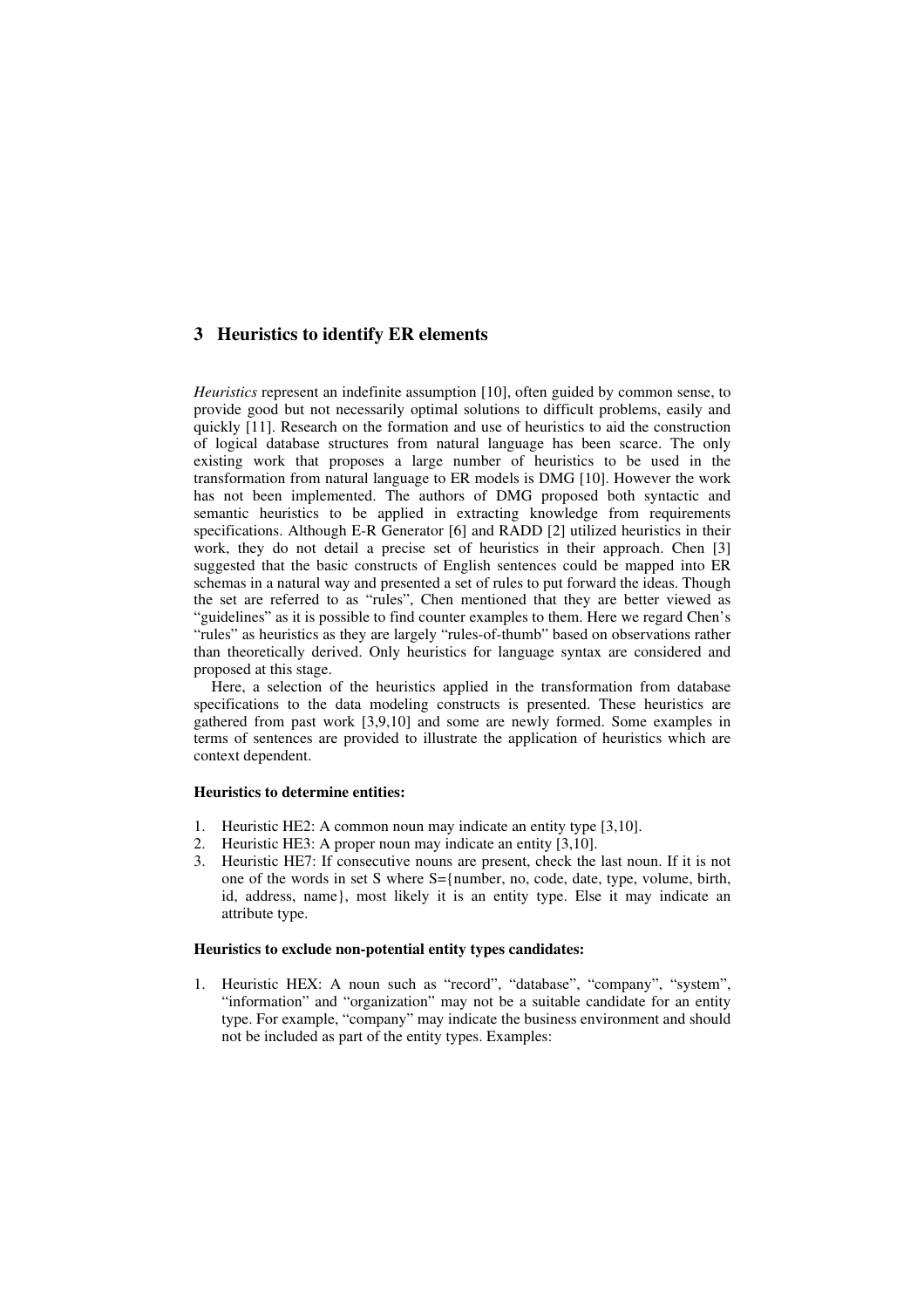- a) "An insurance company wishes to create a database to keep track of its operations."
- b) "An organization purchases items from a number of suppliers."

### **Heuristics to determine attributes:**

- 1. Heuristic HA6: Genitive case in the noun phrase may indicate an attributive function [10].
- 2. Heuristic HA8: If a noun is followed directly by another noun and the latter belongs to set S where S={number, no, code, date, type, volume, birth, id, address, name}, this may indicate that both words are an attribute. Else it is most likely to be an entity.

### **Heuristics to determine relationships:**

- 1. Heuristic HR1: An adverb can indicate an attribute for relationship [3].
- 2. Heuristic HR4: A verb followed by a preposition such as "on", "in", "by" and "to" may indicate a relationship type. For example: "Persons work on projects." Other examples include "assigned to" and "managed by".

## **Heuristics to determine cardinalities:**

- 1. Heuristic HC2: The adjective "many" or "any" may suggest a maximum cardinality. For example:
	- a) "A surgeon can perform many operations."
	- b) "Each diet may be made of any number of servings."
- 2. Heuristic HC3: A comparative adjective "more" followed by the preposition "than" and a cardinal number may indicate the degree of the cardinality between two entities. For example: "Each patient could have more than one operation."

## **3.1 Heuristics' Weights**

The heuristics' weights are assigned according to the confidence level that the event is true. For example, HE2 (one of the heuristics to determine entity type) states that a common noun may indicate an entity type. It has been given a weight of 0.5. This basically means that 50% of the time this heuristic may produce the correct result, as not all nouns are entity types. Though the assignment of the weights is mainly based on intuition, these weights are also compared and reflected against the results obtained from training set. Most of the values assigned lie between  $-1$  and 1 with the exception of HEX which is assigned a value of 100. This value acts as a safe border that differentiates between an entity type and a non-entity type. For example, there may be much evidence occurring for a word indicating it is an entity type. This is reflected in the total sum of the weights of evidence found. As both entity types and non-entity types have positive values, a value of 100 and over may indicate strongly that a word may suggest a non-entity type. For attributes, all of the weights are assigned with negative values. The main reason for this is that if a situation occurs where a noun may represent an entity type but if at the same time it may also represent an attribute, the weight on its identification as entity will be reduced. If this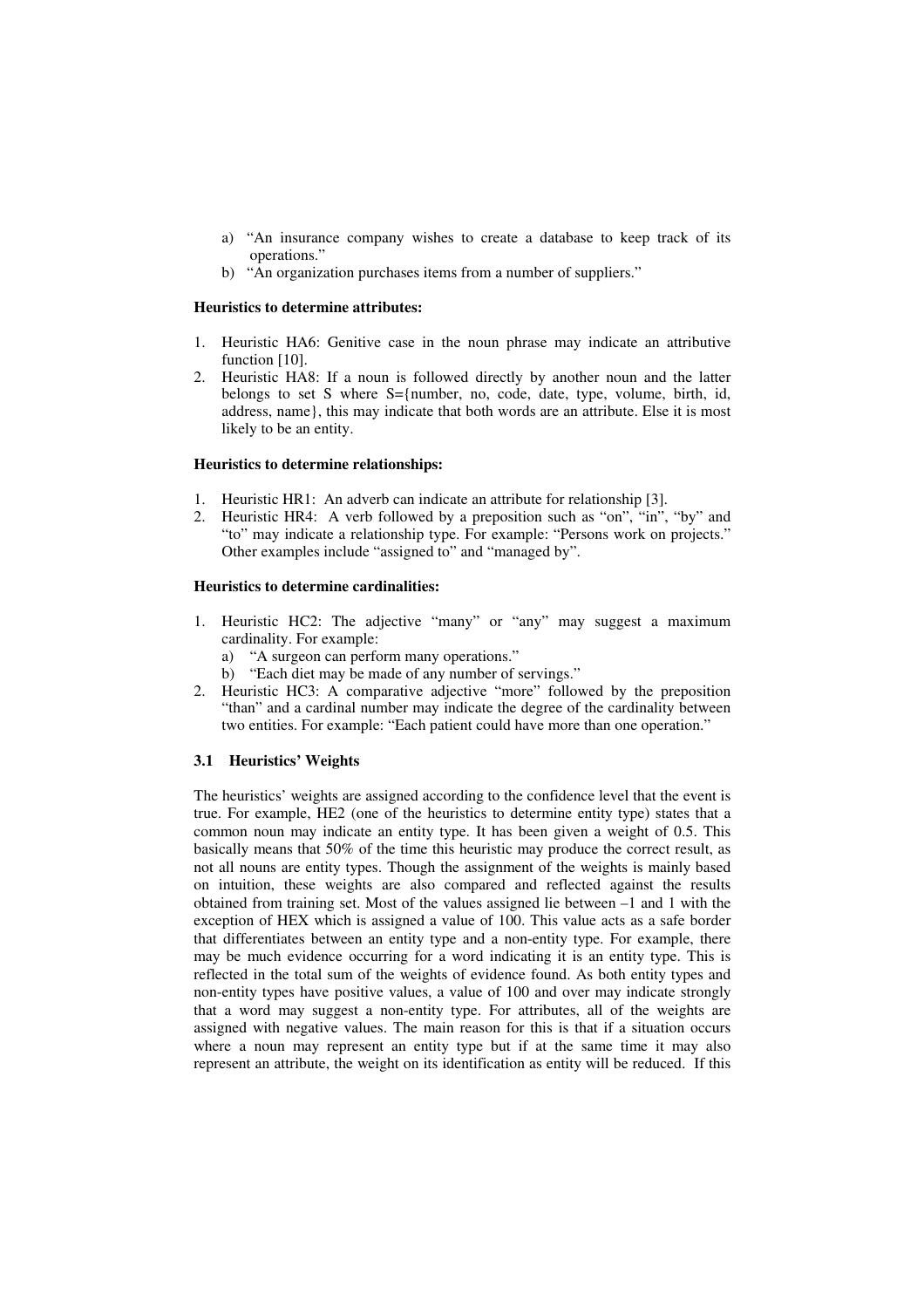value falls within a threshold of –0.2 and 0.4, user intervention may be required to help identify its identity. The user will be prompted to decide whether the noun is an entity or an attribute. This is the only point where user intervention is needed in the process of generating the ER modelling concepts.

#### **3.2 Training set**

In order to test the newly developed heuristics, a manual test was carried out prior to the implementation of ER-Converter. This stage is seen as an important phase as the heuristics' contributions need to be ascertained before proceeding to the implementation phase. Ten examples were selected for the training dataset. These examples, which are natural language requirements specifications, were gathered mainly from database text books.

## **4 The ER-Converter Tool**

Figure 1 depicts the architecture of *ER-Converter*. *ER-Converter* has been implemented using Practical Extraction and Report Language (Perl). The natural language processing involved in the process of translating the database specifications into ER elements is purely based on syntactic analysis.

The process begins by reading a plain input text file containing a requirements specification of a database problem in English. For this purpose, a parser is required to parse the English sentences to obtain their part-of-speech (POS) tags before further processing. Part of speech tagging assigns each word in an input sentence its proper part of speech such as noun, verb and determiner to reflect the word's syntactic category [1]. The parser used here is Memory-Based Shallow Parser (MBSP) [4,12]. The parsed text is then be fed into ER-Converter to identify suitable data modeling elements from the specification. The task requires several steps to be carried out in order to achieve the desired ER model from the natural language input, each of which is listed as follows:

- Step 1: Part of speech tagging using Memory-based Shallow Parser
- Step 2: Read natural language input text into system
- Step 3: Apply heuristics and assign weights
- Step 4: Human intervention
- Step 5: Attachment of attributes to their corresponding entity
- Step 6: Attachment of entities to their corresponding relationship
- Step 7: Attachment of entities to their corresponding cardinality
- Step 8: Produce final result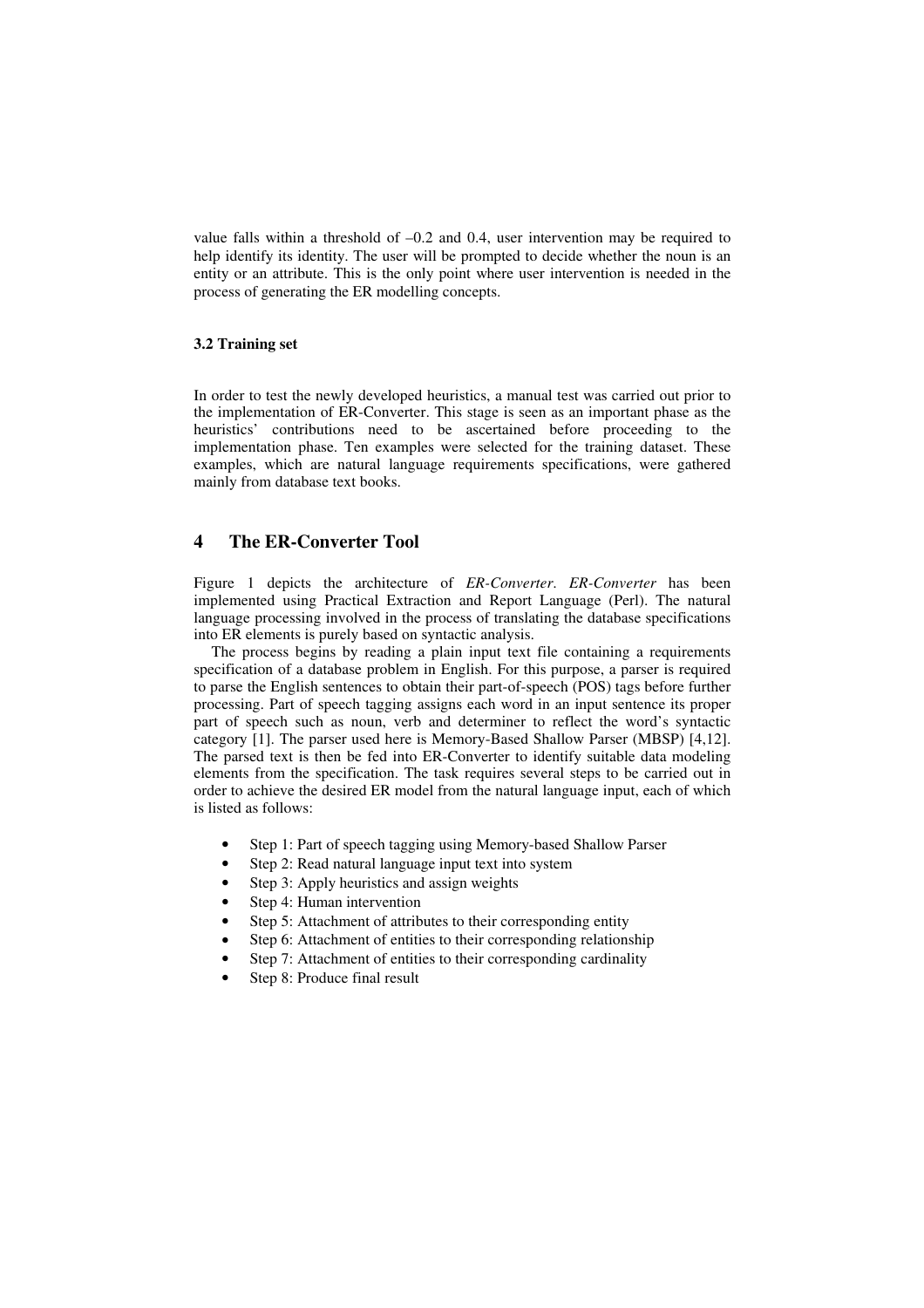

**Fig. 1.** Architecture of the ER-Converter tool

## **5 Evaluation**

The approach in this evaluation uses methods for evaluating Information Extraction systems, primarily Message Understanding Conferences (MUC) [8] evaluations i.e. *recall* and *precision. Recall* is percentage of all the possible correct answers produced by the system. *Precision* is the percentage of answers that are correctly identified by the system. In any system, both precision and recall should be as close to 100% as possible. However, in general, an increase in precision tends to decrease recall and vice versa. In the context of this research, the definition of *recall* and *precision* below are adopted as used by CM-Builder [8] and new measures are defined. Contrary to both precision and recall, all the new measures introduced should be as close to 0% as possible. The measures employed are as follows:

## **Recall**

*Recall* is the measure of the percentage of information available that is actually found. In this research context, it refers to the amount of the correct information returned by the system. The correct information is then compared with those produced by human analysts or *answer keys*. The following formula is used to calculate recall: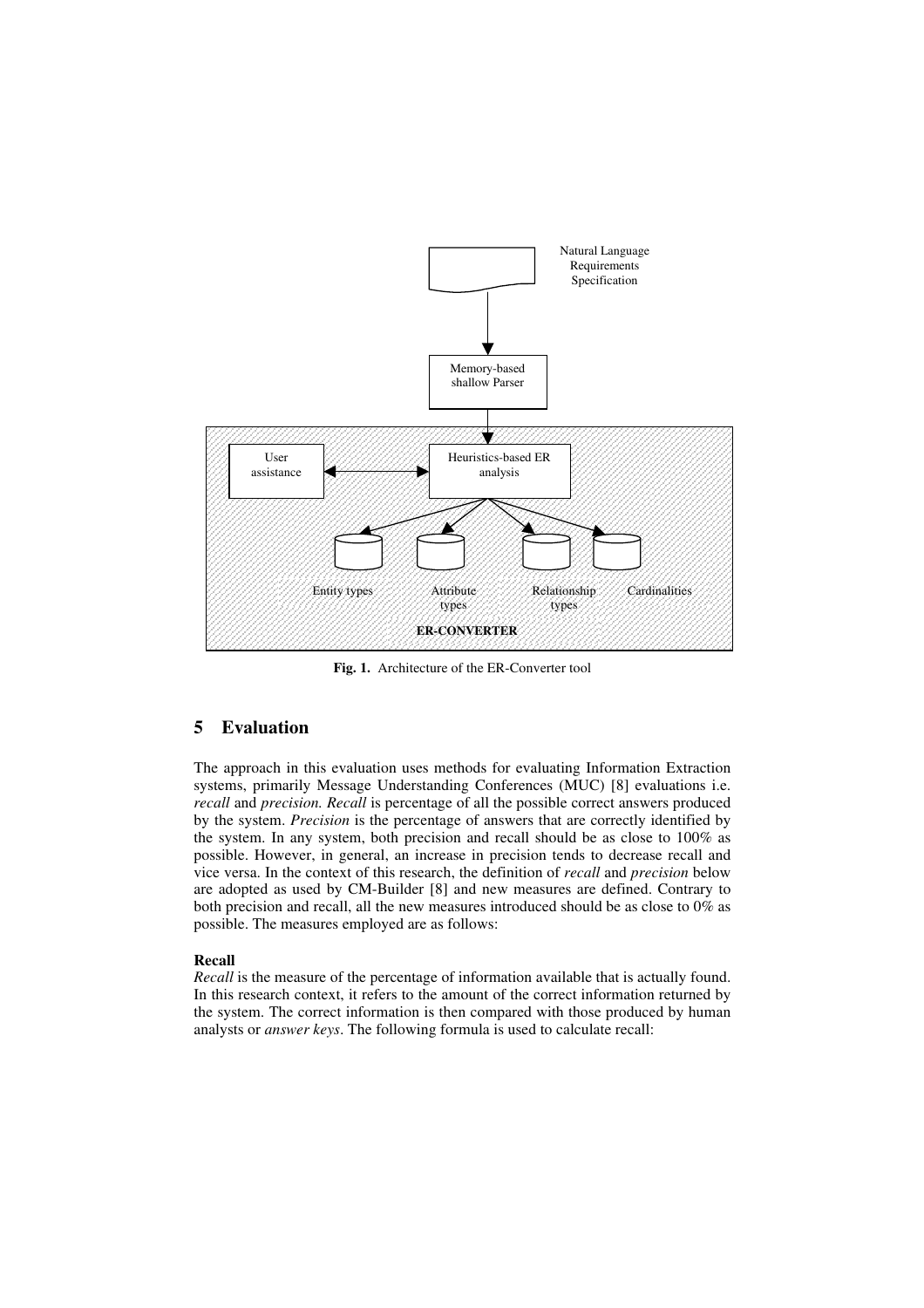$$
Recall = \frac{N_{\text{correct}}}{N_{\text{key}}}.
$$
 (1)

The answer keys or  $N_{key}$  is actually the amount of correct information plus the number of missing ones. Thus, the formula is refined as follows:

$$
Recall = \frac{N_{\text{correct}}}{N_{\text{correct}} + N_{\text{missing}}}
$$
 (2)

## **Overgenerated**

*Overgenerated* measures how much extra correct information in the system response that is not found in the answer key [8]. This may arise from the use of synonyms in the requirements specification. The following formula is used to measure overgenerated:

Overgenerated = 
$$
\frac{N_{\text{overgenerated}}}{N_{\text{correct}} + N_{\text{missing}}}
$$
 (3)

#### **Undergenerated**

*Undergenerated* represents the number of missing correct information that is found in the answer keys but not in the system's response. Thus, *Nmissing* below represents the missing items. The following formula (4) is used to calculate undergenerated items:

$$
Under generated = \frac{N_{missing}}{N_{correct} + N_{missing}}.
$$
\n(4)

#### **Ask\_user**

*Ask\_ user* represents the number of user assistance requests generated by the system. This user intervention is requested when an item has a low value in its weight and falls between two thresholds.  $N_{ask}$  represents *ask user* and the formulas are as follows:

$$
Ask\_user = \frac{N_{ask}}{N_{correct} + N_{missing}}.
$$
 (5)

## **Unattached**

*Unattached* represents the number of correctly identified ER elements resulting from the system that are not attached to their corresponding items. This inaccuracy need to taken into account as the error will be reflected in the output of the system. *Nunattach* represents this measure. The following formula (6) is used to calculate *unattached*: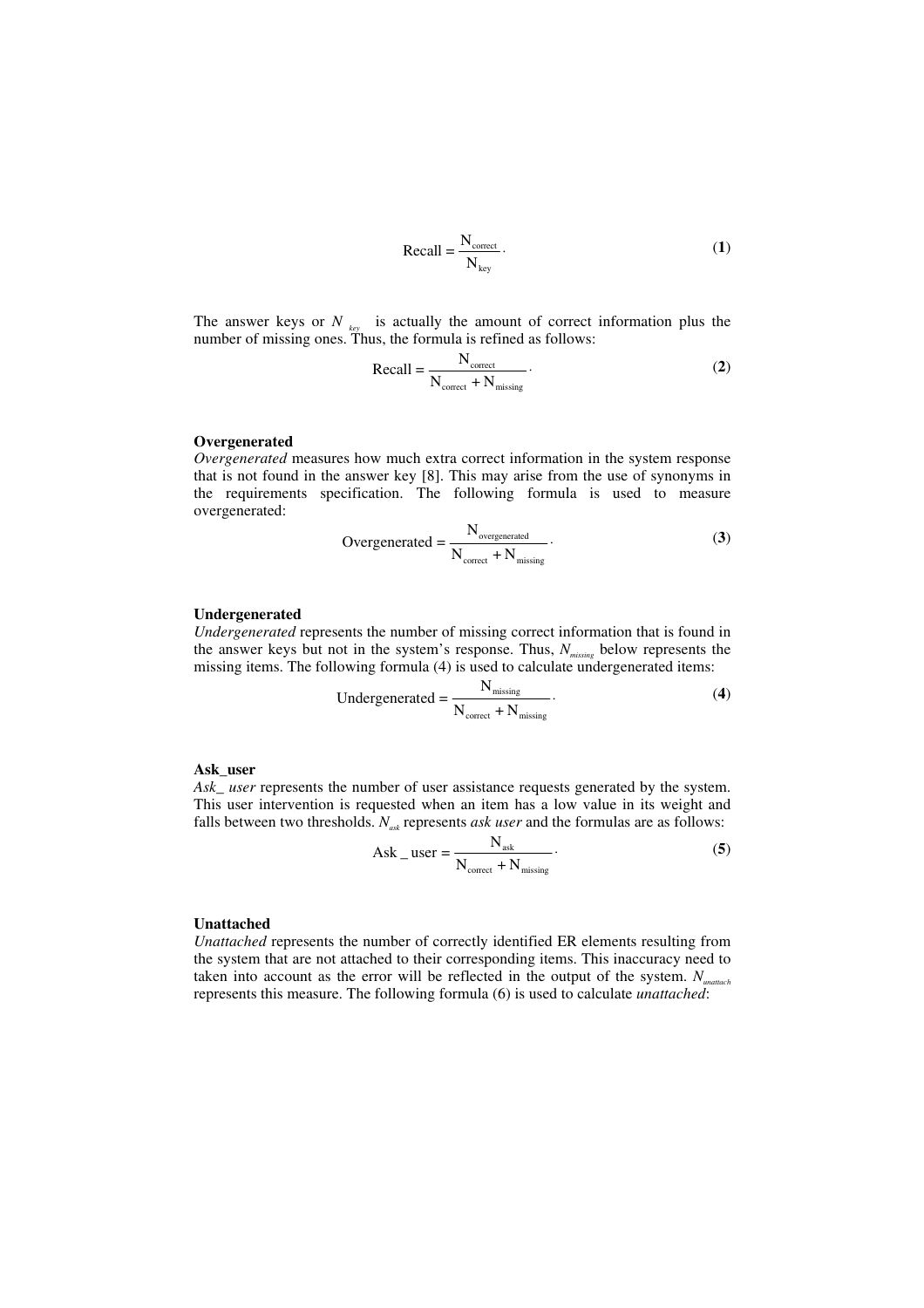Unattached = 
$$
\frac{N_{\text{unattach}}}{N_{\text{correct}} + N_{\text{missing}}}
$$
 (6)

#### **Wrongly attached**

*Wrongly attached* measures the numbers of correctly identified ER elements but wrongly attached to other items. This is represented by *Nwrongattach* . The following formula (7) is used to calculate this measure:

$$
Wrongly \quad \text{attached} = \frac{N_{\text{wrongattach}}}{N_{\text{correct}} + N_{\text{missing}}}. \tag{7}
$$

#### **Precision**

*Precision* is a measure of percentage of correctness of the information produced. It reflects the accuracy of the system in obtaining the correct result. The standard precision formula is as follows:

$$
Precision = \frac{N_{\text{correct}}}{N_{\text{correct}} + N_{\text{incorrect}}}
$$
 (8)

In this research, a more detailed formula is used to evaluate the accuracy of the results produced. Apart from *incorrect*, other additional measures such as a*sk user*, *undergenerated* and *overgenerated* need to be taken into account for greater accuracy. The following formula (9) is thus defined to calculate precision:

$$
Precision = \frac{N_{\text{correct}}}{N_{\text{correct}} + N_{\text{incorrect}} + N_{\text{ask}} + N_{\text{missing}} + N_{\text{overgenerated}}}.
$$
(9)

### **5.1 Results and Discussion**

ER-Converter has been tested using a test dataset which consists of 30 database problems or natural language requirements specification in English. Most of the problems were gathered mainly from database books and past exam papers. Each problem ranges between 50 and 100 words in size. On average, ER-Converter takes 1s to process a database problem which includes processing the tagged input file and generating the ER elements.

ER-Converter achieved a high average *recall* of 95%. The system has successfully produced relevant Entity-Relationship (ER) elements in all of the problems. With a high recall, the heuristics-based system is in better position of applying the corresponding heuristics to the relevant items as compared to the missing ones. 57% of the individual problems or datasets achieved a 100% score in recall. A detailed investigation revealed that all of the missing or *undergenerated* items are either relationships or cardinalities. The undergenerated relationships may due to the fact that verbs are not translated directly as relationships. With respect to the cardinalities,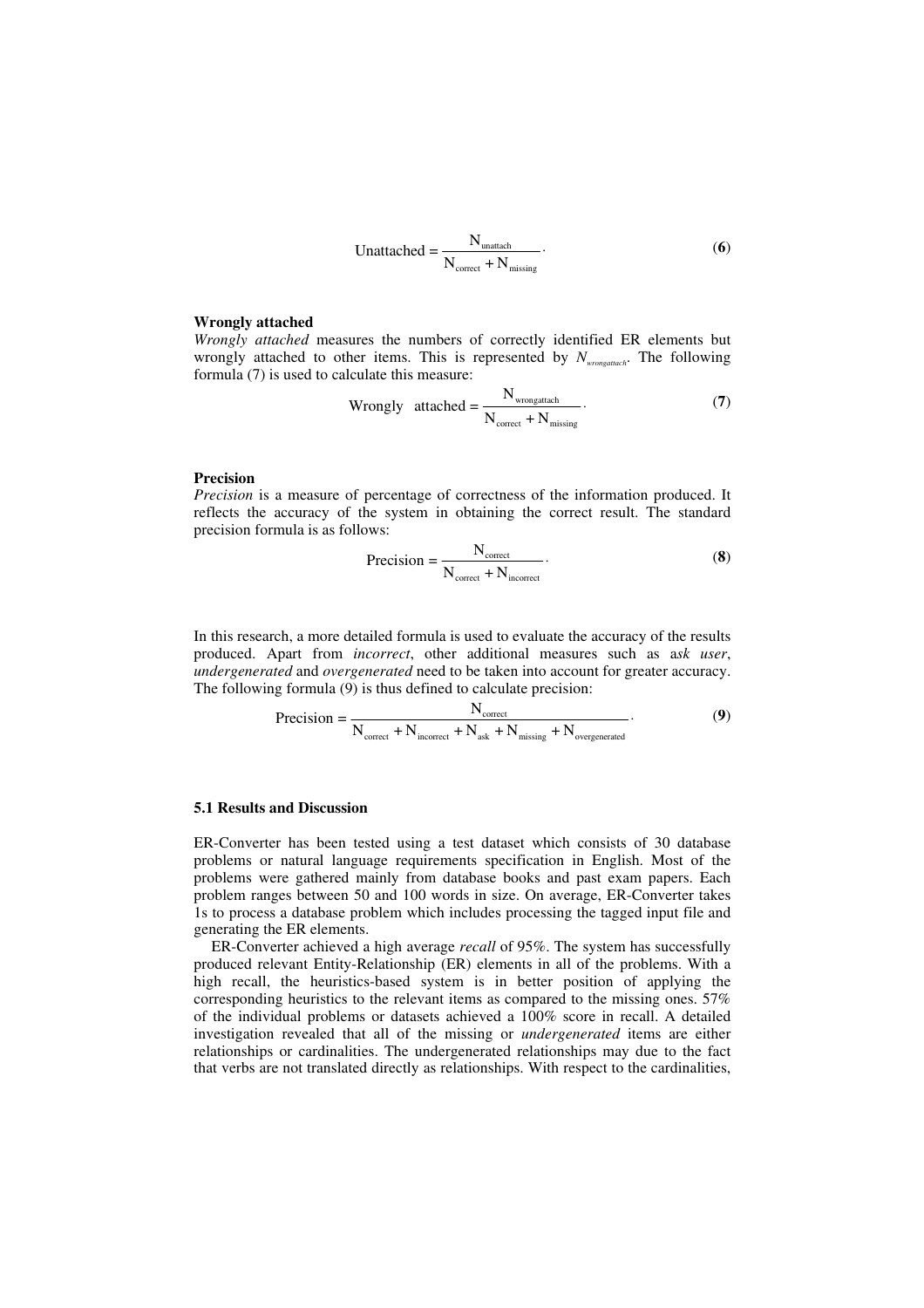these are mainly due to synonyms and implicit phrases that imply cardinalities. For example, from the phrase "each bus is allocated a particular route", the adjective 'particular' may imply a one-sided cardinality.

In terms of *precision* or correctness of the result produced, ER-Converter scored an average of 82% in the test datasets. The results support that a heuristics-based approach to transform a natural language requirements specification to an ER model can be utilized to aid conceptual modeling in the early stages of database systems development.

ER-Converter has an average of 3% for *overgenerated* items and 5% for *undergenerated* items. The overgeneration are mainly due to synonyms. A detailed investigation revealed that all of the missing or *undergenerated* items are either relationships or cardinalities. The undergenerated relationships may due to the fact that verbs are not translated directly as relationships. For the cardinalities, these are mainly due to synonyms and implicit phrases that imply cardinalities. An interesting result to note is on the user's responses to ER-Converter or referred to as *Ask User* in the evaluation. A user's response is sought when ER-Converter is unsure on whether an ER element is an attribute or an entity. From the evaluation results, it is evident that human intervention in ER-Converter is very minimal with only 2% on average. Although full automation is seen as impossible due to incomplete presentation of knowledge, ambiguities and redundancies [6], this research has shown that it is still possible to provide an almost complete automation with very limited user assistance on the solutions produced. The strength lies in the use of present and newly formed heuristics and the application of their corresponding weights.

## **6 Relation to other work**

A comparison in terms of recall and precision is made between ER-Converter and other systems where possible as presented in Table 1. E-R Generator [7] reported that the system was able to identify all the relevant ER relationships and entities in 75% out of 30 database problems that form the test dataset. However, the result was based on only 25% of the total test dataset which were entered interactively by users. The program overgenerated or undergenerated ER entities and relationships in 50% of the cases. No overall results were revealed on the whole test dataset. With ER-Converter, the precision or the accuracy of the system in obtaining the correct result is 82%. However, a direct comparison cannot be made since both systems used different test datasets.

CM-Builder [8] concentrates on building object-oriented conceptual models to be represented in Unified Modelling Language (UML). Though it not comparable in terms of the end results as the system produces object-oriented models and not ER model, the techniques used in the natural language processing and evaluation are similar. Comparing the results with ER-Converter, ER-Converter's performance is well above these figures though a direct comparison is not possible due to the different types of modelling.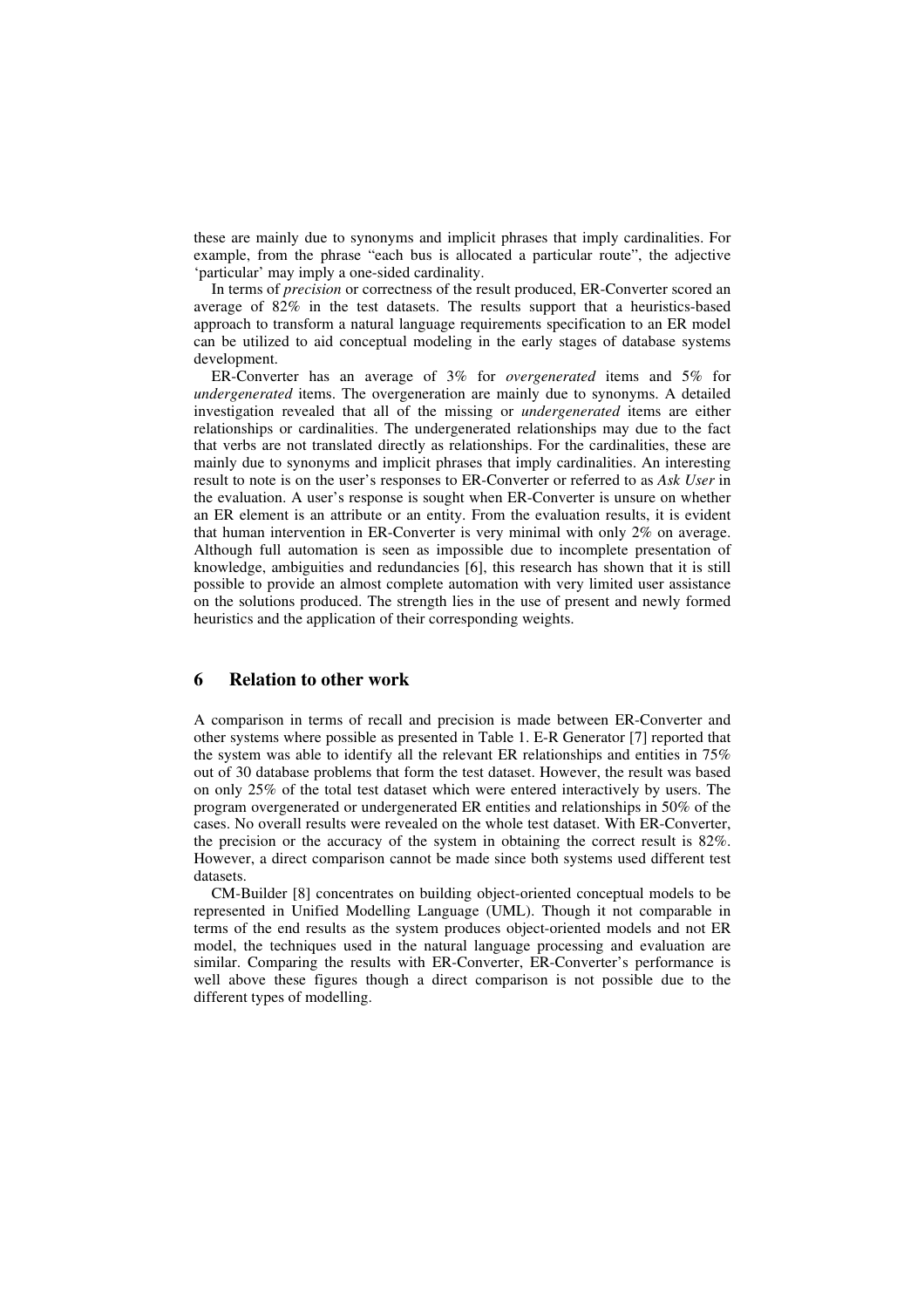| System            | <b>Evaluation Results</b> |           |       |
|-------------------|---------------------------|-----------|-------|
|                   | Recall                    | Precision | 0ther |
| E-R Generator [6] | 75%                       |           | 50%   |
| $CM$ -Builder [8] | 73%                       | 66%       | 62%   |
| ER-Converter      | )5%                       | 82%       | 3%    |

**Table 1.** Comparison of results with related work

## **7 Conclusion and Future work**

We have described an approach of generating ER elements from natural language specifications using a heuristics-based system, ER-Converter. The heuristics used are application-domain independent and suitable for small application domains. This study has shown that the formation of new heuristics in transforming natural language requirements specifications to ER models is supported by the evaluation results. ER-Converter has an average recall of 95% and 82% precision. The contribution made can be applied in areas such as part of the domain model of an intelligent tutoring system, designed to assist in the learning and teaching of databases and other applications of NLP for database design.

## **References**

- 1. Brill, E.: A Simple Rule-Based Part of Speech Tagger. In: Proceedings of the Third Conference on Applied Natural Language Processing, ACL, Trento, Italy (1992) 152-155
- 2. Buchholz, E., Cyriaks, H., Dusterhoft, A., Mehlan, H., and B. Thalheim.: Applying a Natural Language Dialogue Tool for Designing Databases. In: Proceedings of the First Workshop on Applications of Natural Language to Databases (NLDB'95), Versailles, France (1995) 119- 133
- 3. Chen, P.P.: English Sentence Structure and Entity-Relationship Diagram, Information Sciences, Vol.1, No. 1, Elsevier (1983) 127-149
- 4. Daelemans, W., Zavrel, J., Berck, P. and Gillis, S.: MBT: A memory-based part of speech tagger generator. In: Ejerhed, E. and Dagan, I. (eds.), Proc. Of Fourth Workshop on Very Large Corpora, Philadelphia, USA (1996) 14-27
- 5. Eick, C. F. and Lockemann, P.C.: Acquisition of Terminology Knowledge Using Database Design Techniques. Proceedings ACM SIGMOD Conference, Austin, USA (1985) 84-94
- 6. Gomez, F., Segami, C. and Delaune, C.: A system for the semiautomatic generation of E-R models from natural language specifications. Data and Knowledge Engineering 29 (1) (1999) 57-81
- 7. Grishman, R. and Sundheim, B.: Message Understanding Conference-6: A Brief History. Proceedings of the 16<sup>th</sup> International Conference on Computational Linguistics, Copenhagen, Denmark (1996) 466-471